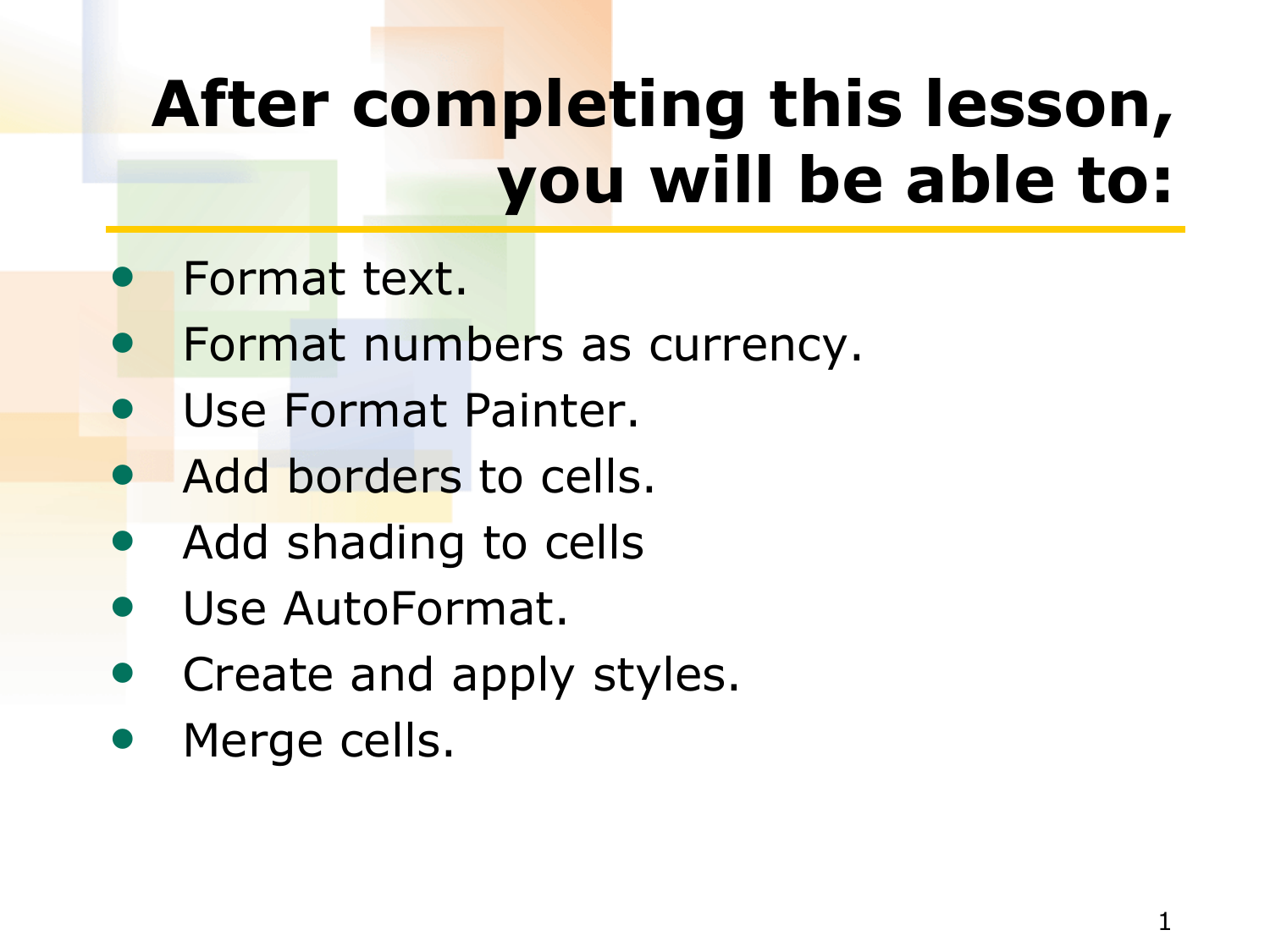## **Formatting Text**

#### **To format text**

- Select the cell or cells to be formatted.
- 2. On the Format menu, click Cells.
- 3. Click the Font tab.
- 4. Click the arrows and scroll bars in the Font, Style, and Size boxes to view the font options and select an option.
- 5. Click OK.

*Or (continued)*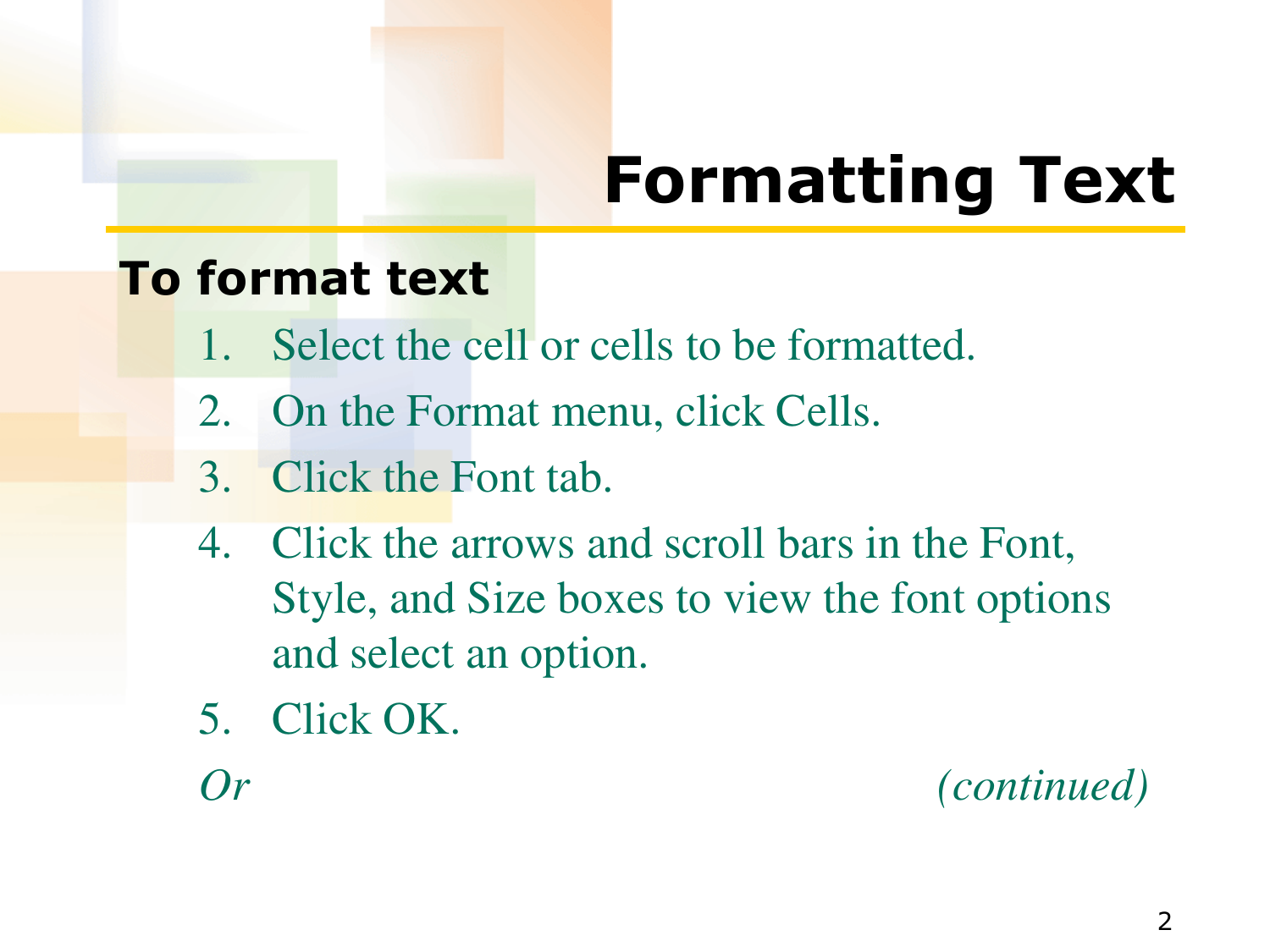### **Formatting Text**

#### **To format text** *(continued)*

1. Select the cell or cells to be formatted and click the appropriate button on the Formatting toolbar.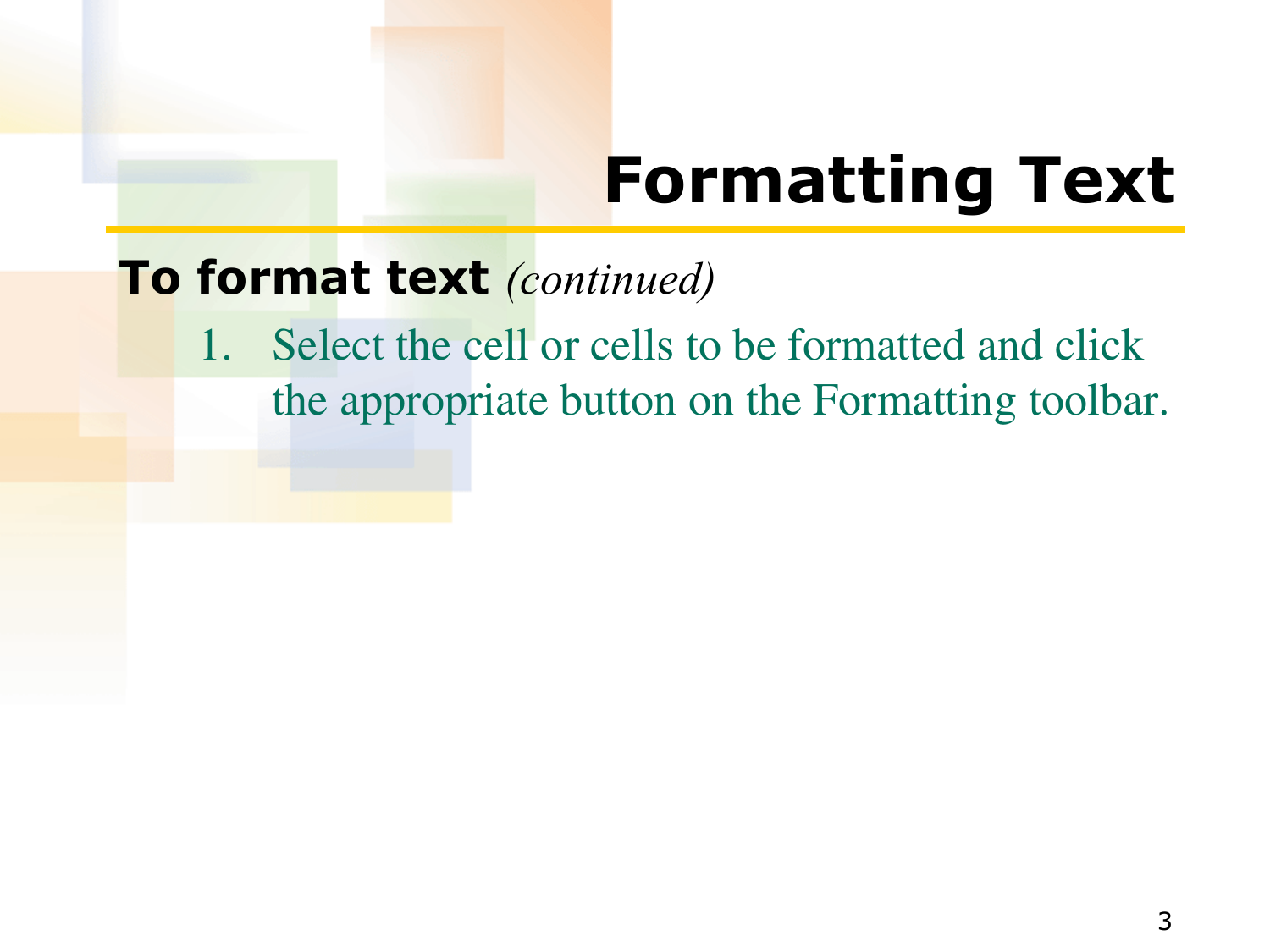### **Using the Formatting Toolbar to Apply Number Formatting**

### **To use the Formatting toolbar to apply number formatting to a range of cells**

- 1. Select the range of cells to which you want to apply number formatting.
- 2. On the Formatting toolbar, click the desired number format button (Currency Style, Percent Style, or Comma Style).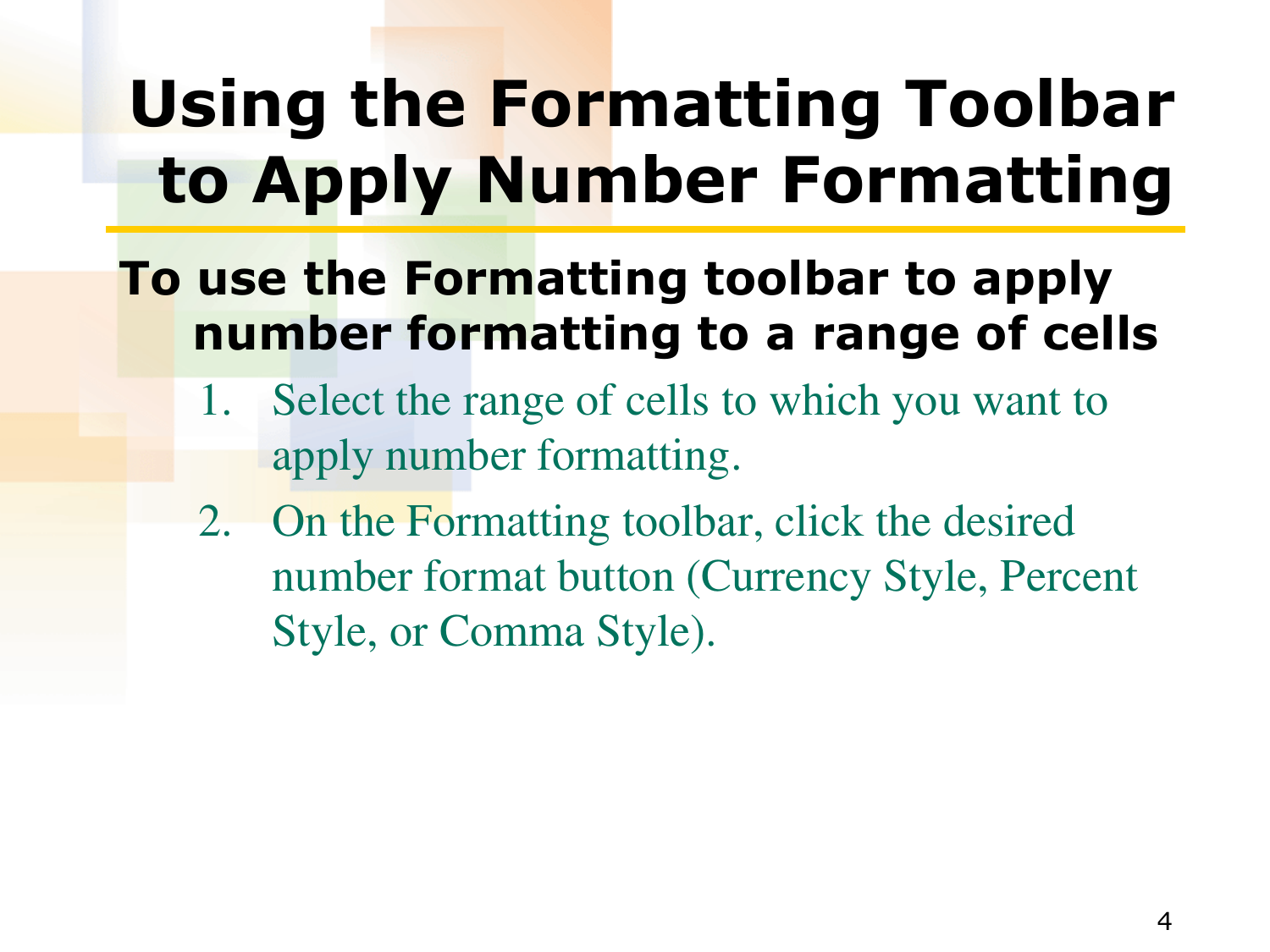### **Using Format Painter**

### **To use Format Painter to copy formats from one cell to other cells**

- 1. Select a cell that contains formatting that you want to copy.
- 2. Click the Format Painter button on the toolbar.
- 3. Select the cell or range to which you want to apply the format.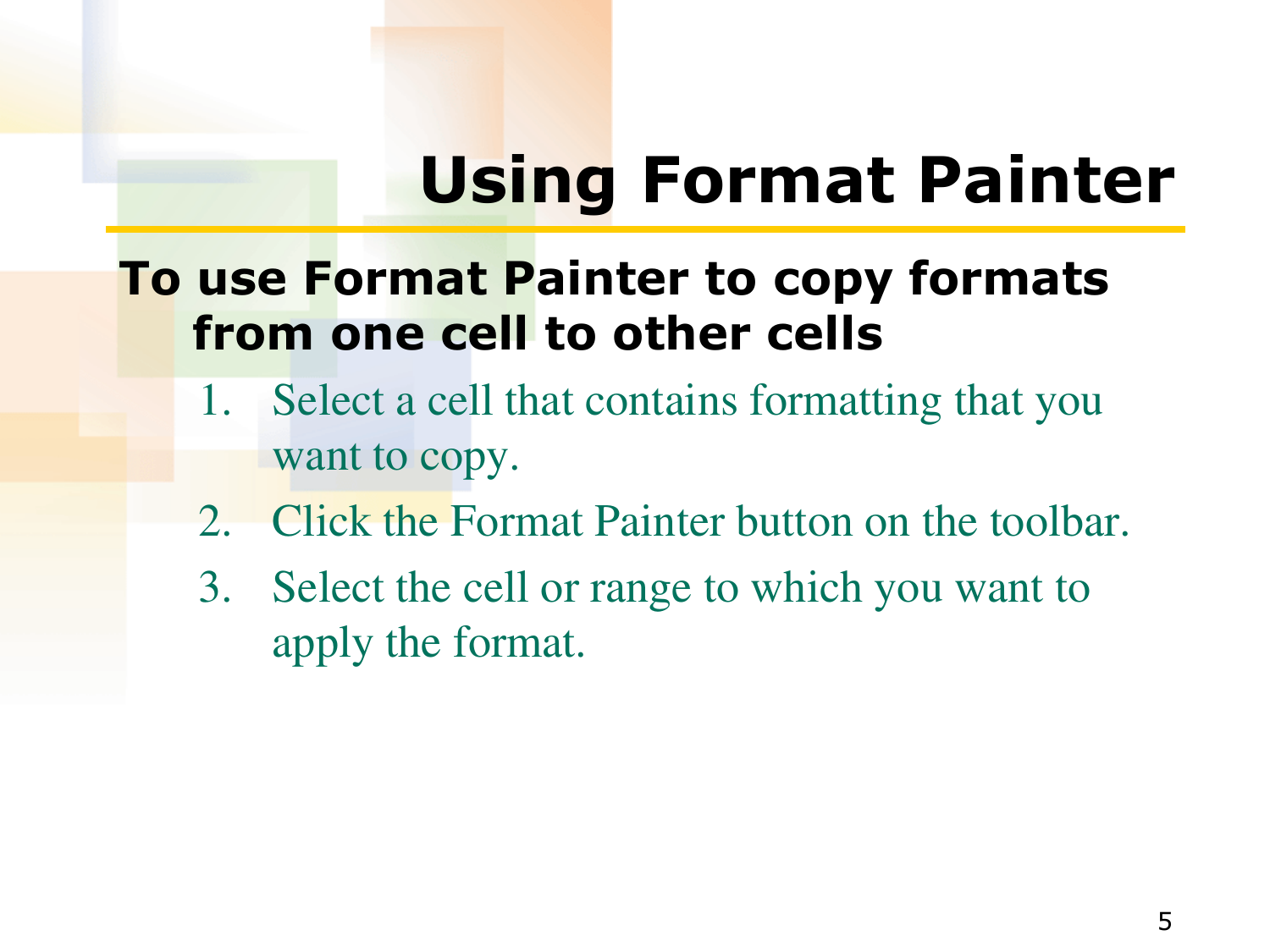### **Adding Borders to Cells**

### **To add a border to a cell or range of cells**

- 1. Select a cell or cells to which you want to add a border.
- 2. On the Formatting toolbar, click the down arrow to the right of the Borders button.
- 3. Click the desired border style.
- *Or*

*(continued)*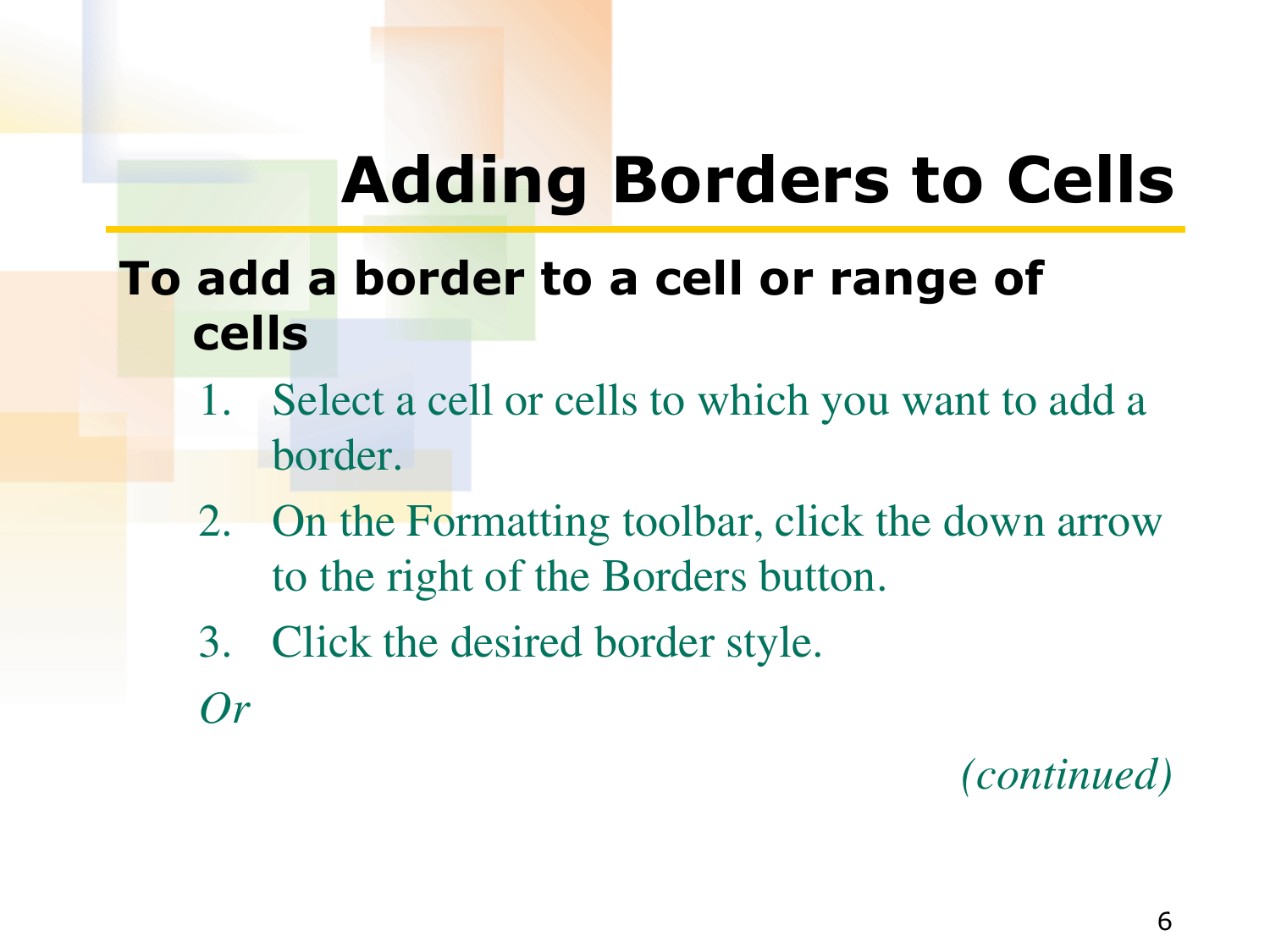### **Adding Borders to Cells**

### **To add a border to a cell or range of cells** *(continued)*

- 1. Select a cell or cells to which you want to add a border.
- 2. On the Format menu, click cells and click the Border tab.
- 3. Select the border styles you desire and click OK.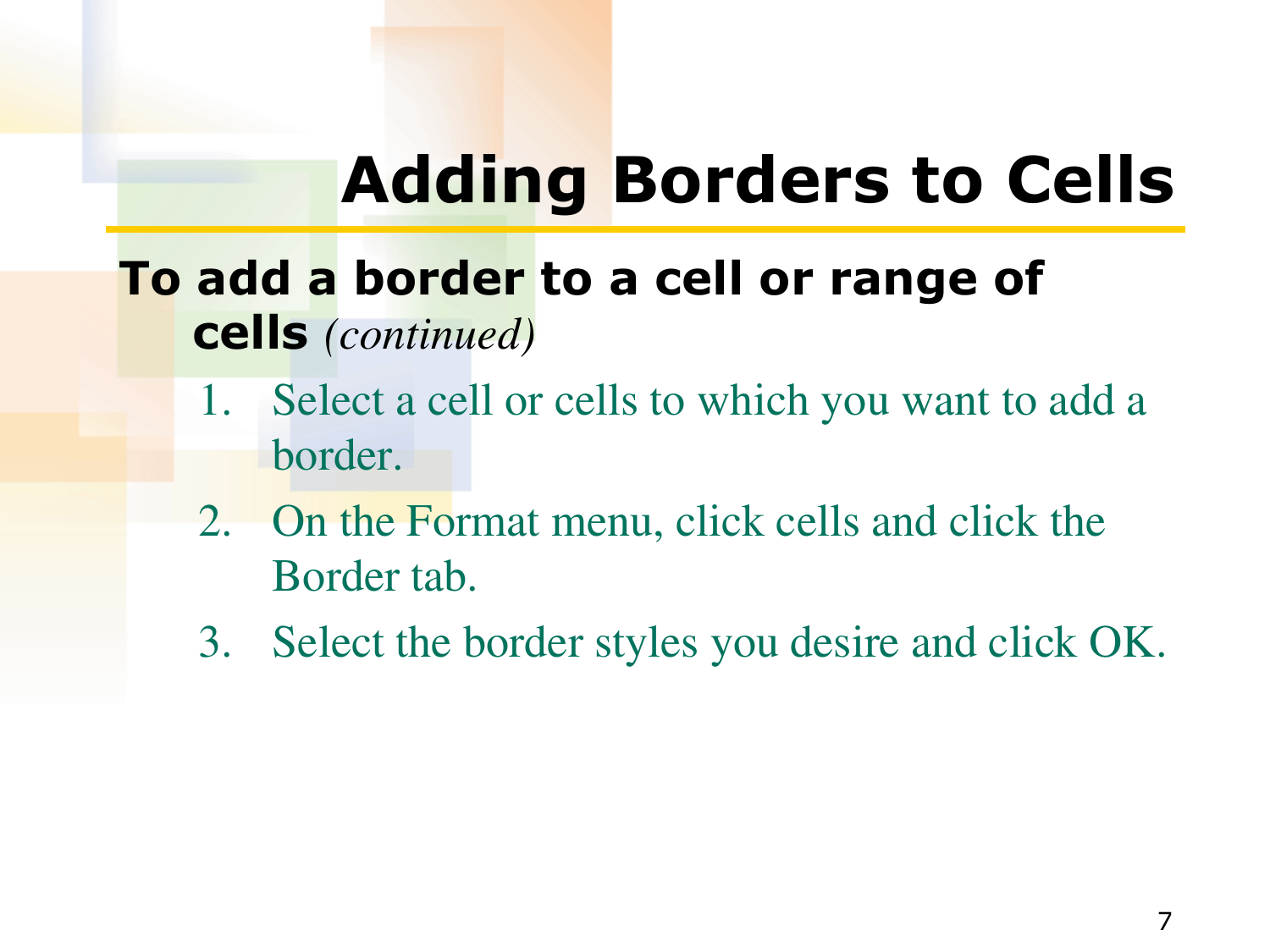## **Adding Shading to Cells**

### **To add shading to a cell or range of cells**

- 1. Select a cell or cells to which you want to apply shading.
- 2. On the Format menu, click cells and click the Patterns tab.
- 3. Select the cell shading that you desire and click OK.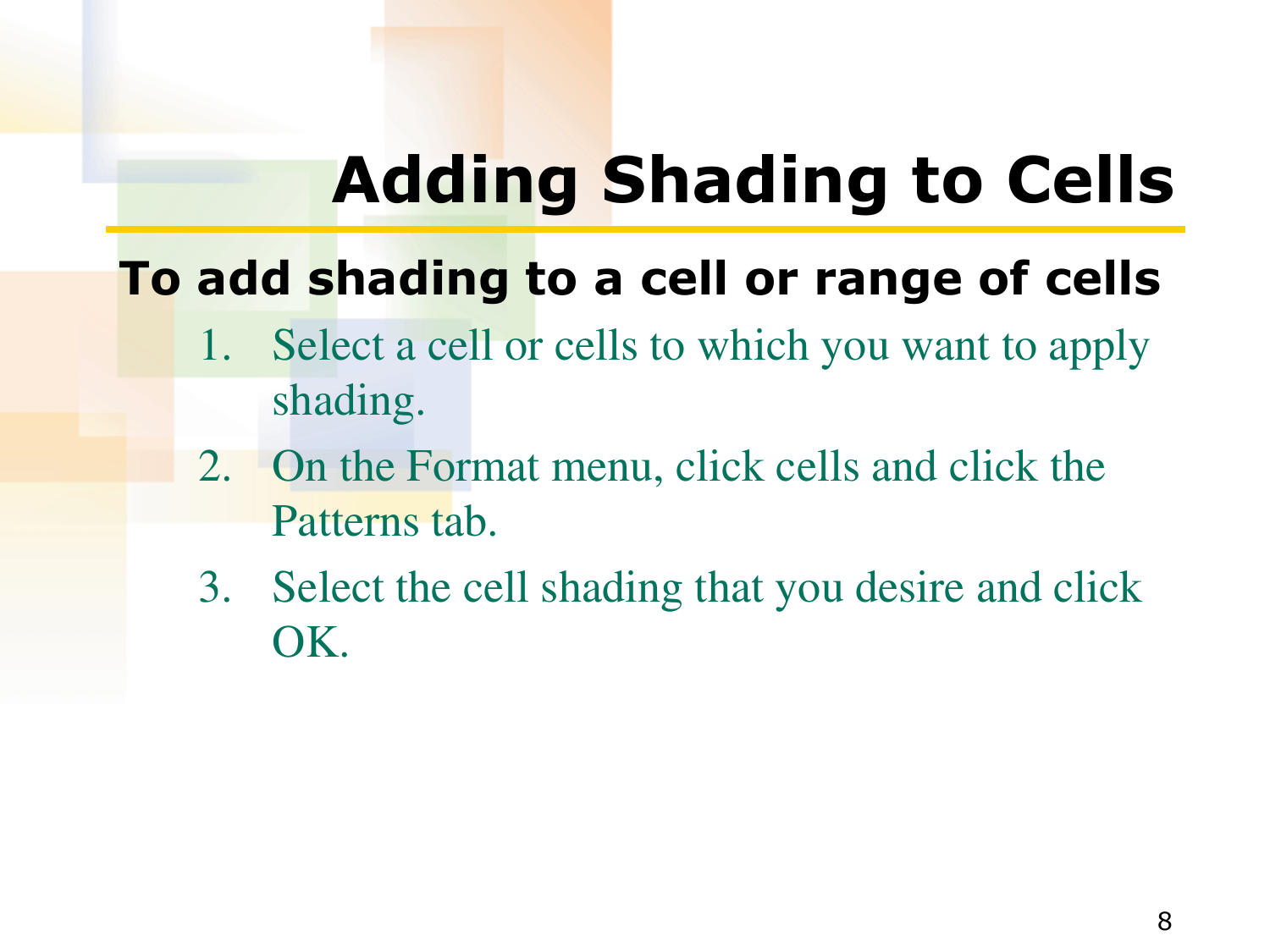### **Using AutoFormat**

### **To apply a design with AutoFormat**

- Make sure your data is well organized.
- 2. Select the range to which you want to apply AutoFormat.
- 3. On the Format menu, click AutoFormat.
- 4. Select the desired AutoFormat style and click OK.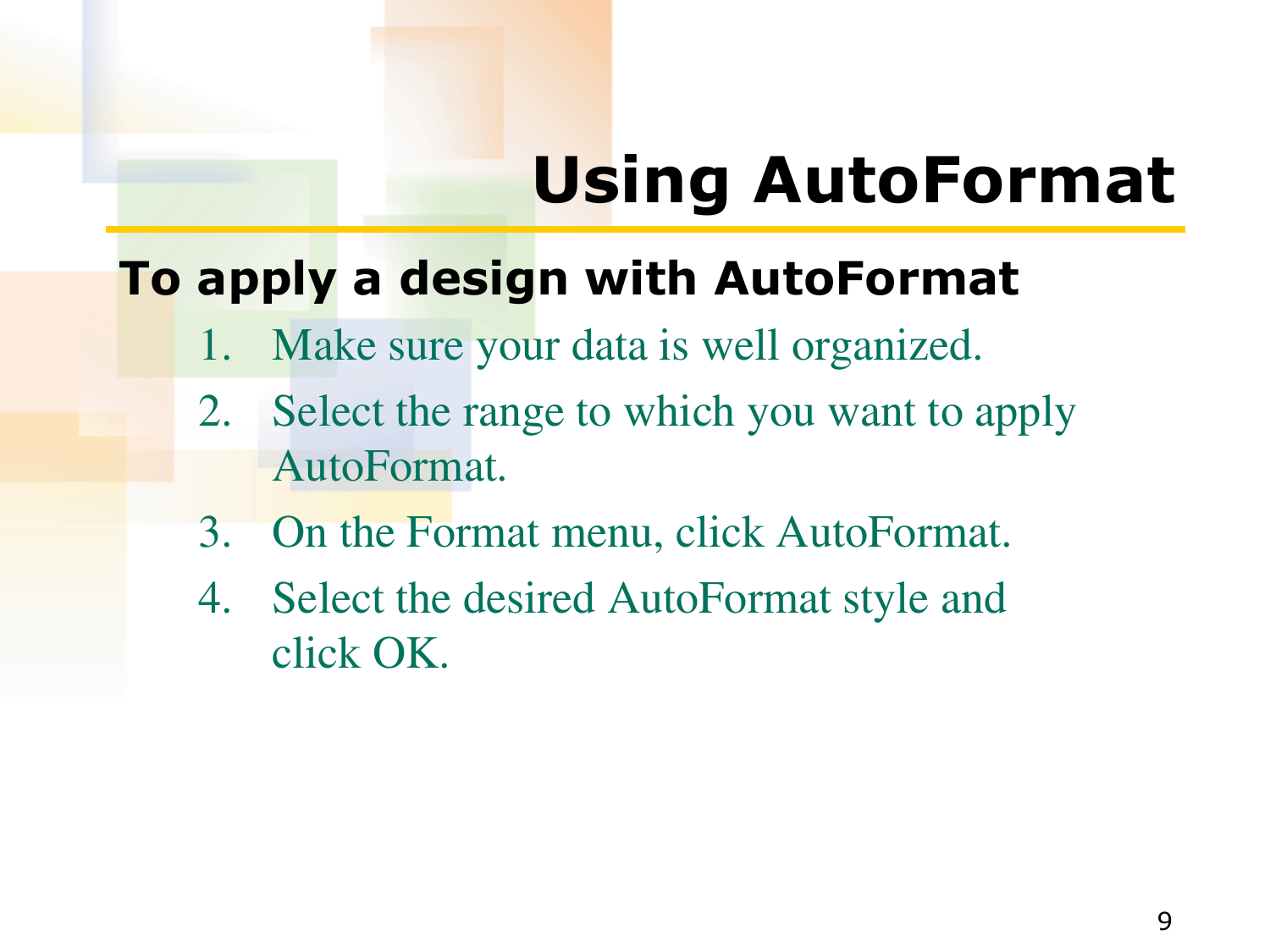## **Creating a Style**

#### **To create a style**

- 1. On the Format menu, click Style.
- 2. Click the Style name down arrow, then click the style on which you want to base the new style.
- 3. Type a name for the new style on the Style name list.
- 4. Click OK.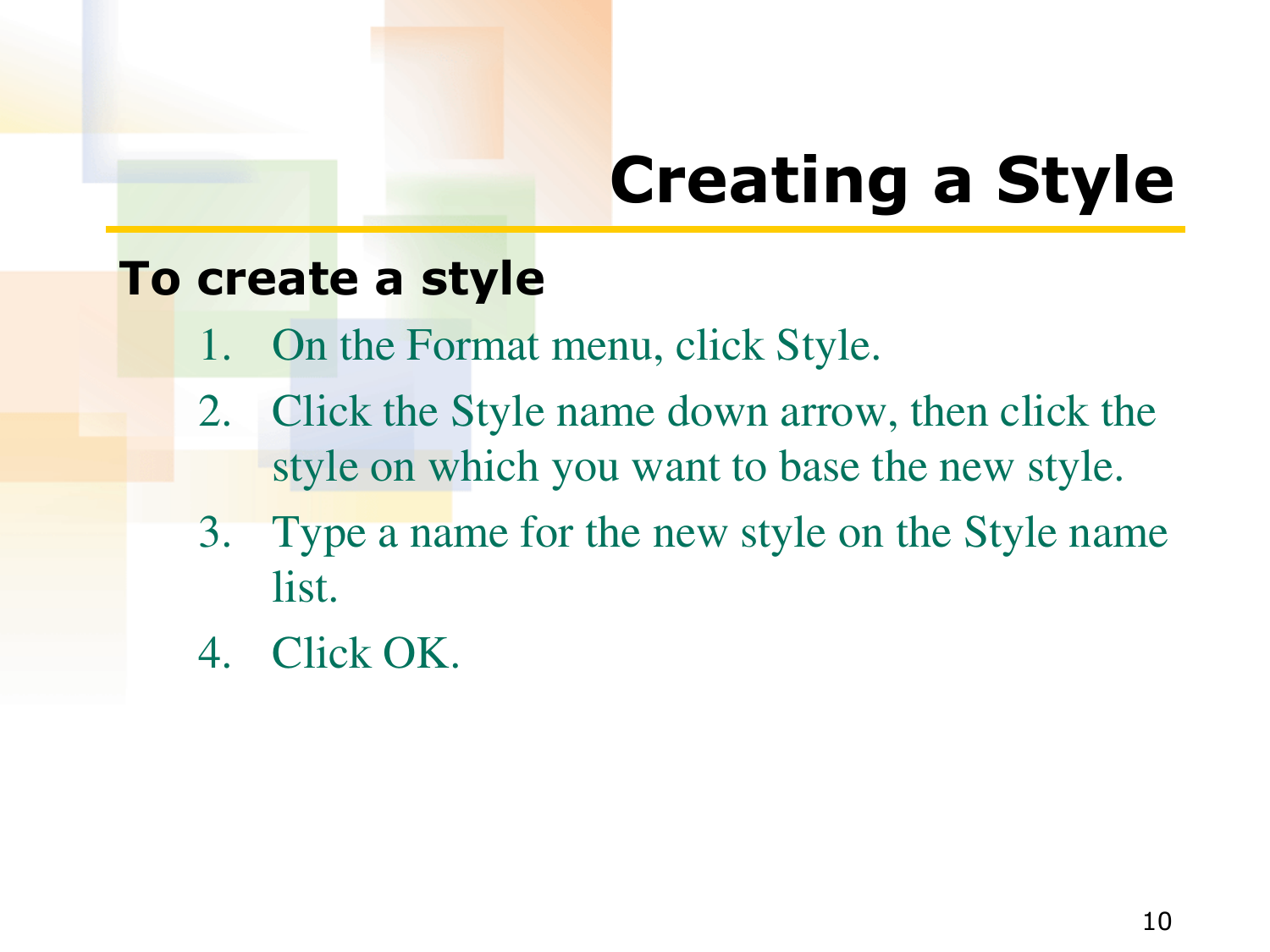# **Applying a Style**

#### **To apply a style**

- 1. Select the cell or range of cells to which you want to apply the style.
- 2. On the Format menu, click Style.
- 3. Click the style that you want to apply on the Style name list.
- 4. Click OK.